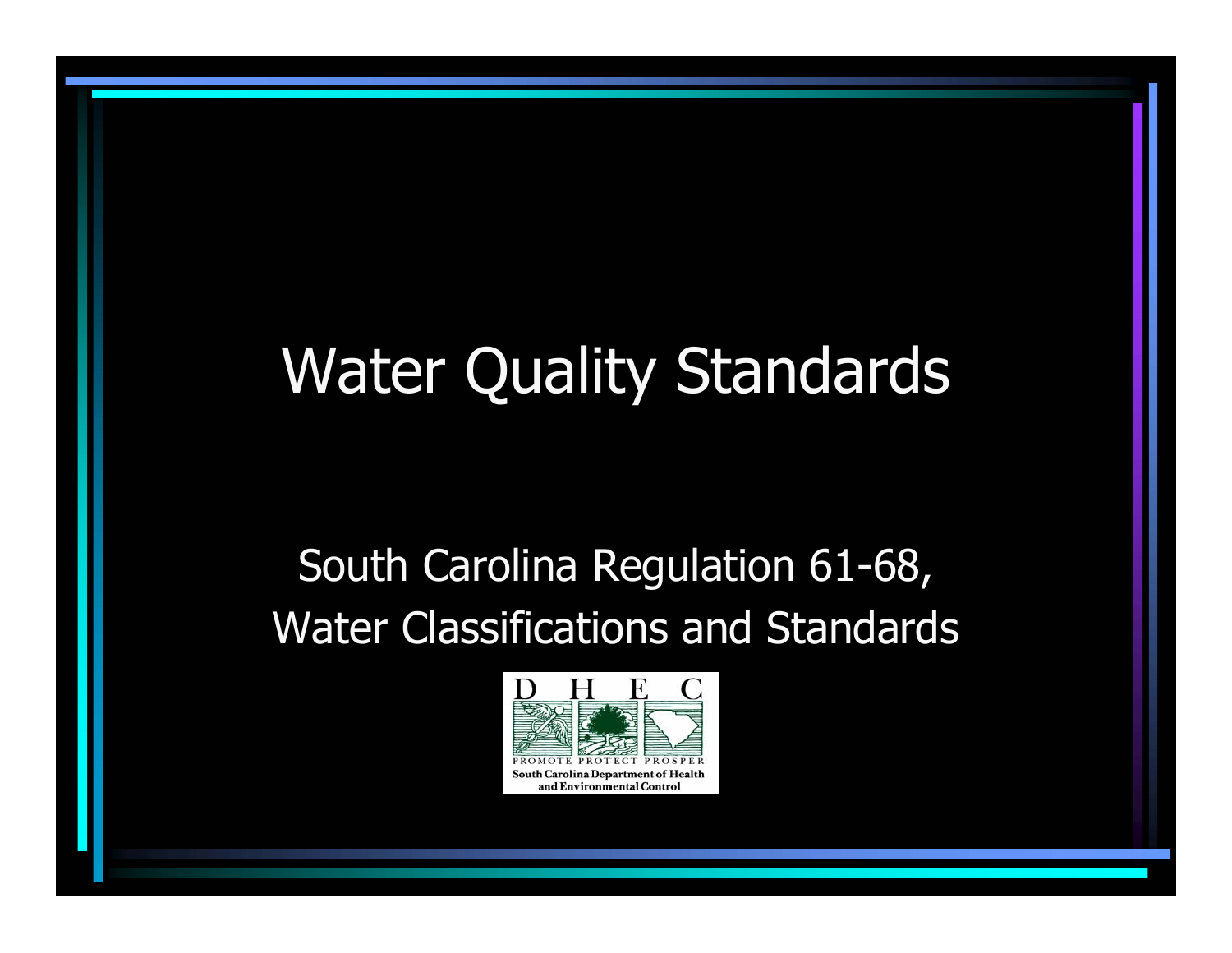#### South Carolina Regulation 61-69 Classified Waters

- • Contains the specific classification of listed waters
	- $\mathcal{L}_{\mathcal{A}}$  , and the set of the set of the set of the set of the set of the set of the set of the set of the set of the set of the set of the set of the set of the set of the set of the set of the set of the set of th – Not all waters are listed, but all are classified
- $\bullet$ • Contains site-specific water quality standards
	- $\mathcal{L}_{\mathcal{A}}$  Site-specific standards are only applicable to a specified waterbody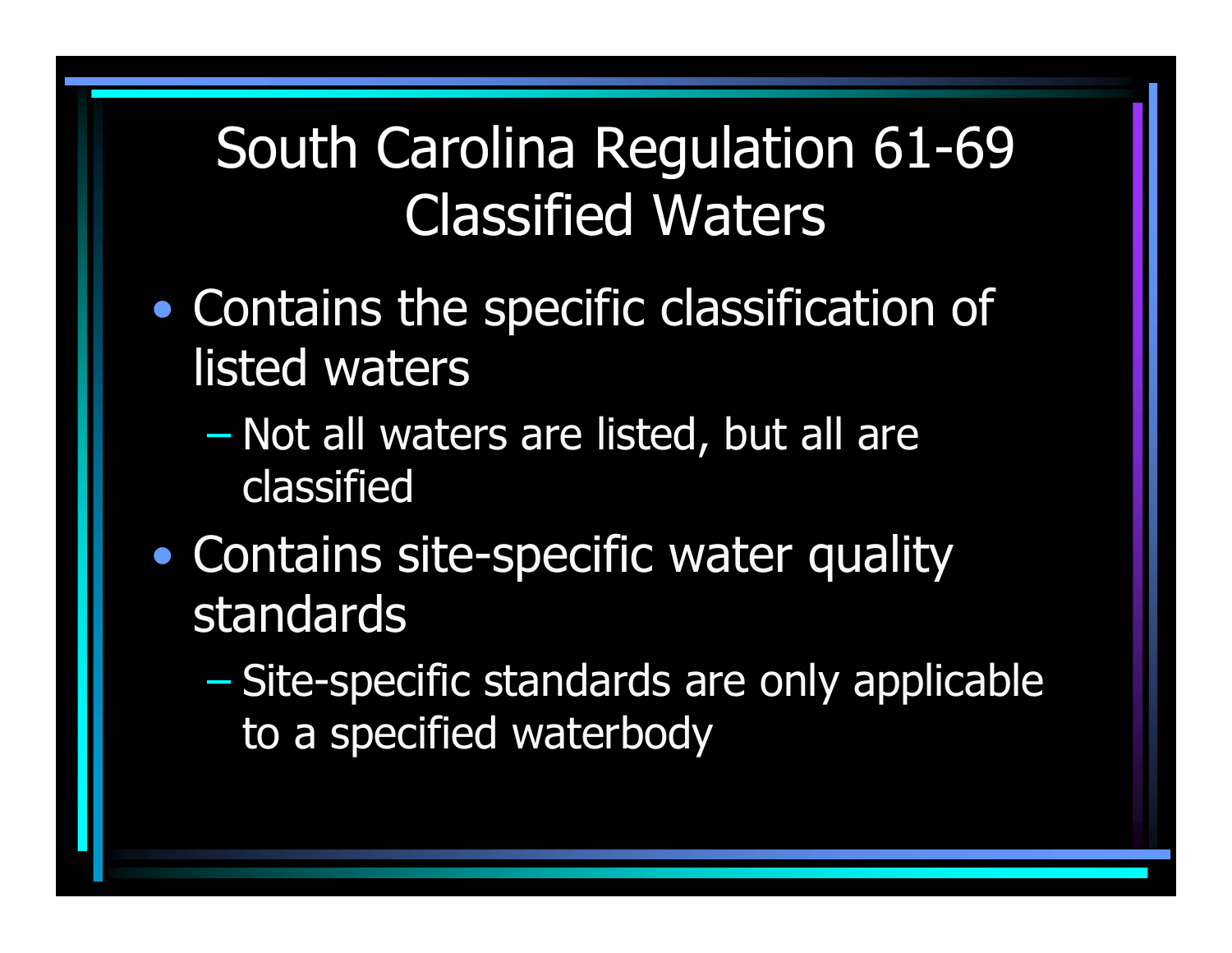# R.61-68.A. Purpose and Scope

- • Three categories of water quality standards
	- $\mathcal{L}_{\mathcal{A}}$  , and the set of the set of the set of the set of the set of the set of the set of the set of the set of the set of the set of the set of the set of the set of the set of the set of the set of the set of th Narrative and Numeric Criteria
	- $\mathcal{L}_{\mathcal{A}}$ Uses
	- $\mathcal{L}_{\mathcal{A}}$ Antidegradation Policy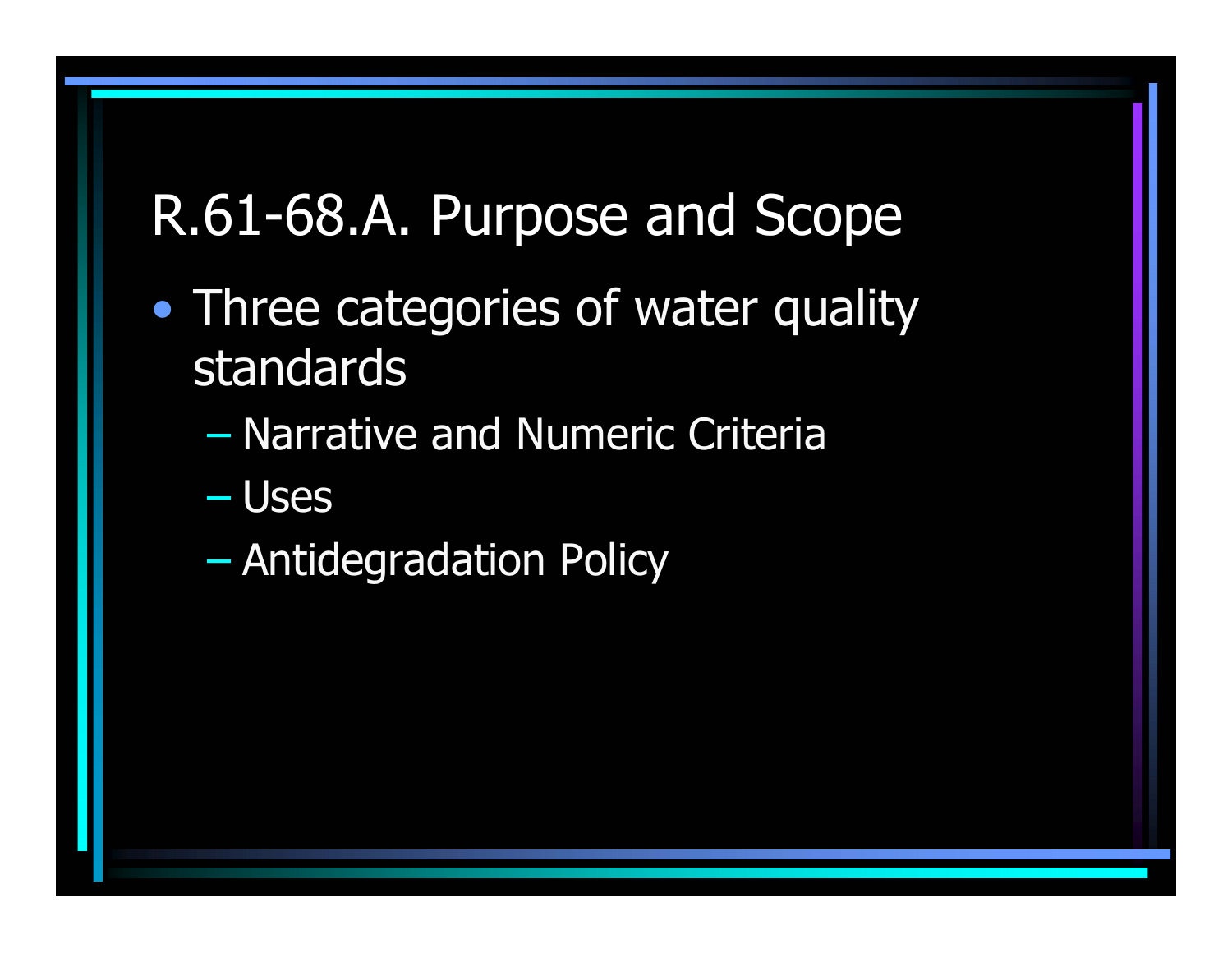# R.61-68.B. Definitions

- Pollution Control Act
- $\bullet$ Balanced indigenous aquatic community
- •Biological Criteria
- Classified Uses
- Existing uses
- •• Fishing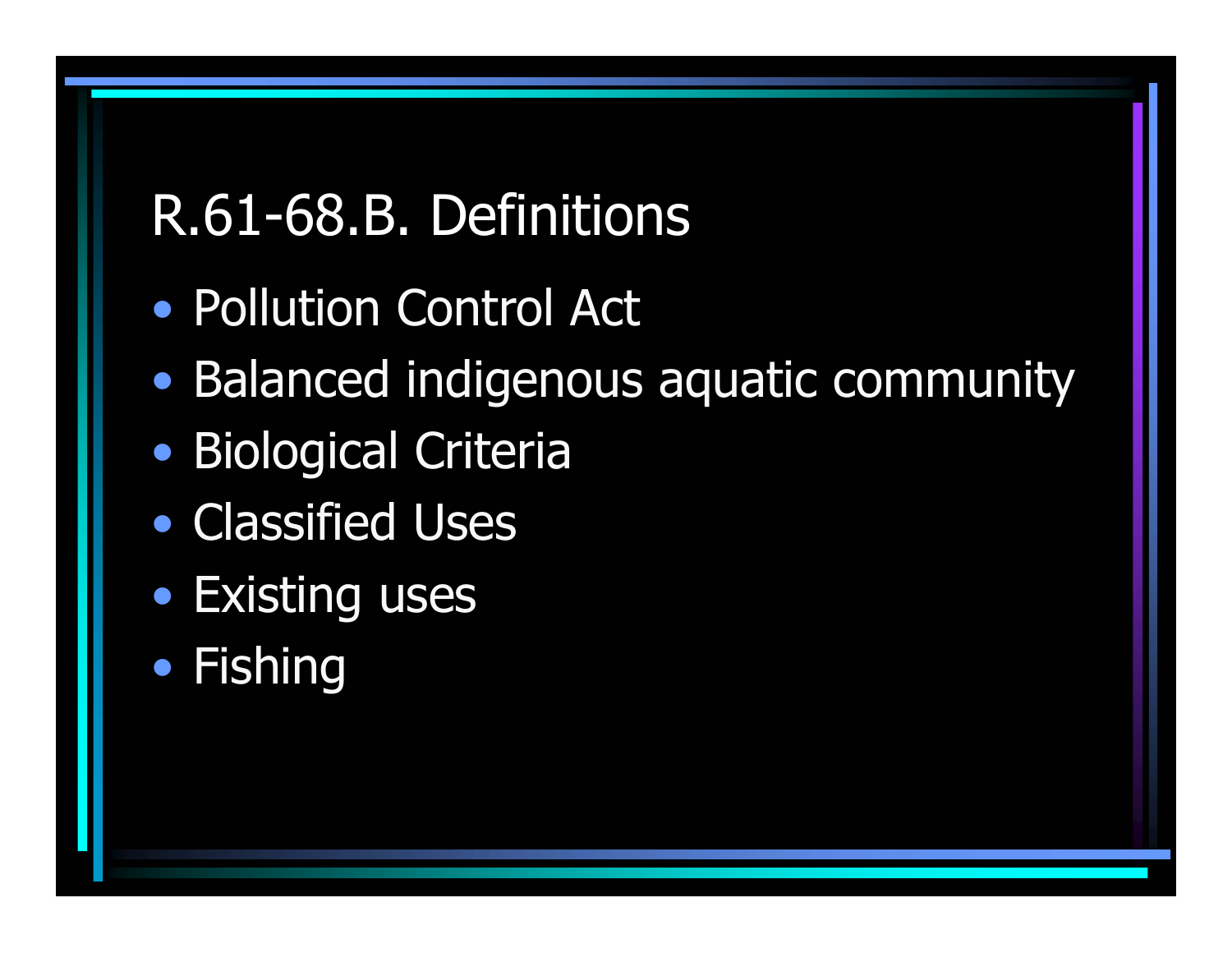# R.61-68.B. Definitions

- Natural conditions
- $\bullet$ • No Discharge Zone
- Primary contact recreation
- Propagation
- $\bullet$ • Secondary contact recreation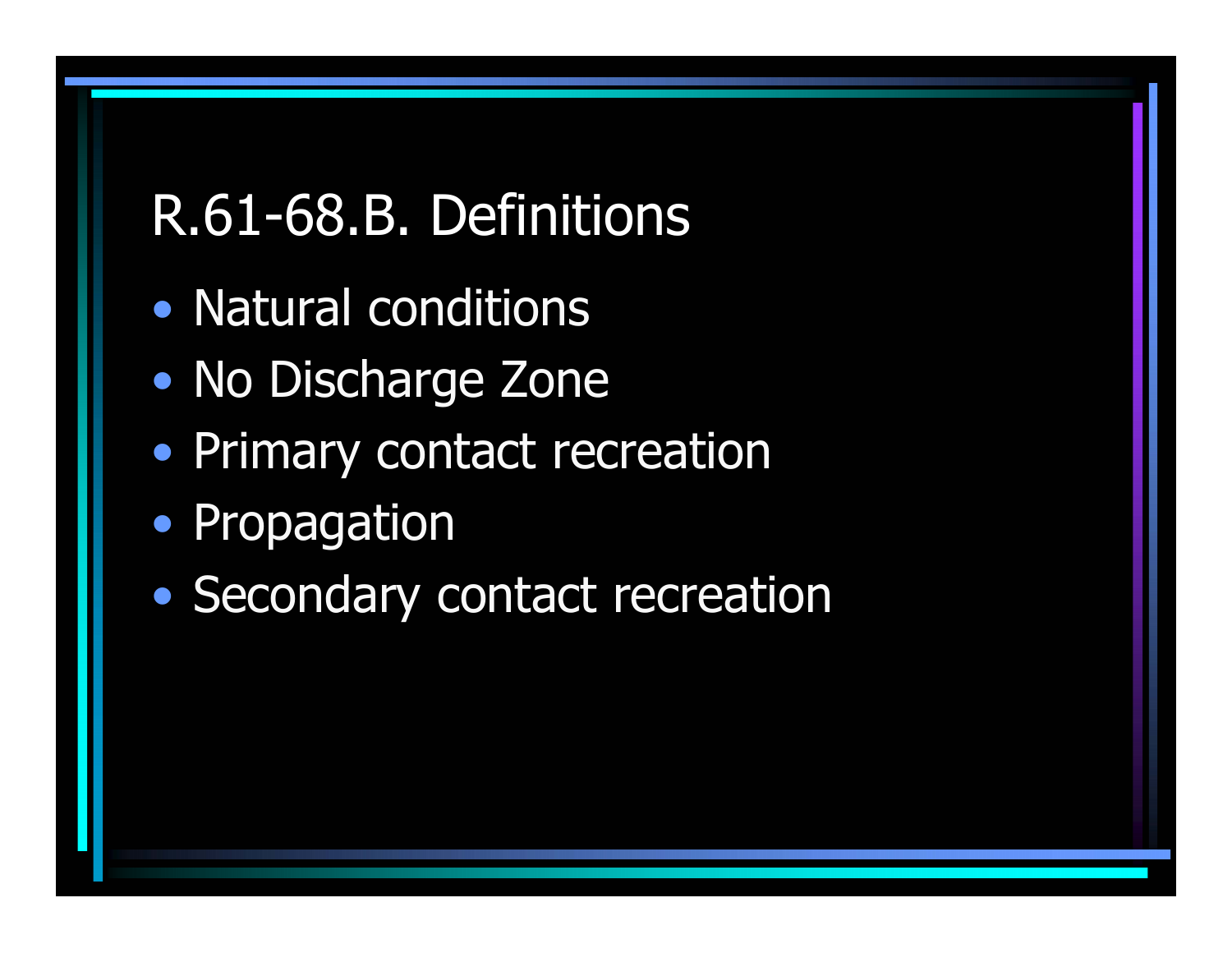# R.61-68.C. Applicability of Standards

- Contains several important statements regarding how, when, and where water quality standards are applied such as:
	- –– Design flow conditions
	- –– Protection of ephemeral and intermittent streams as waters of the State
	- Protection and maintenance of downstream uses
	- Mixing zone provisions
	- Site-specific criteria provisions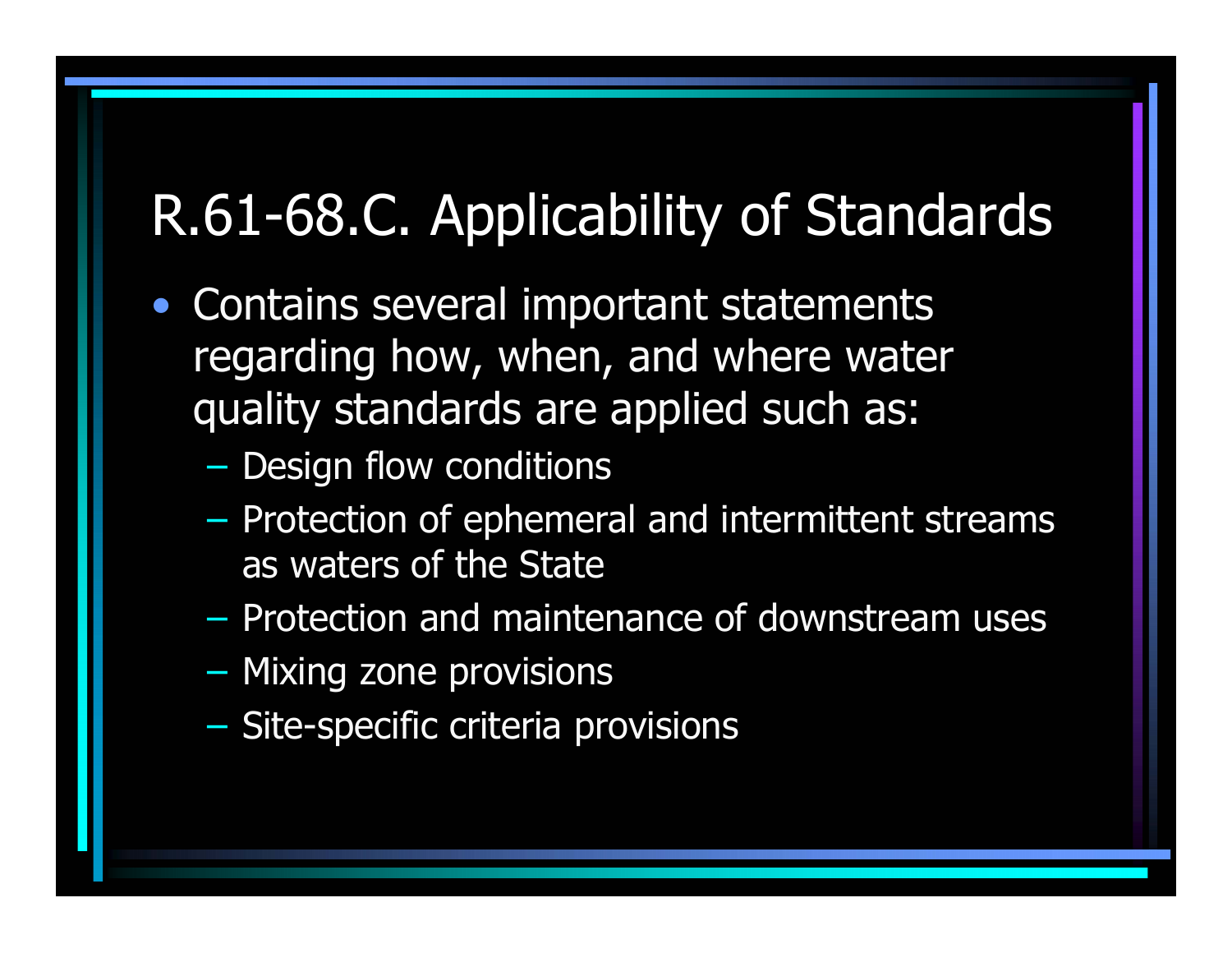#### R.61-68.D. Antidegradation Rules

- •• Protection of existing uses (Tier 1)
- $\bullet$ • Protection of high quality water (Tier 2)
	- $\mathcal{L}_{\mathcal{A}}$ – Both Tier 1 and 2 are applied on a parameter-by-parameter approach
- $\bullet$ • Protection of exceptional waters (Tier 2½ and Tier 3)
	- $\mathcal{L}_{\mathcal{A}}$ – Both Tier 2½ and 3 are applied on a designational approach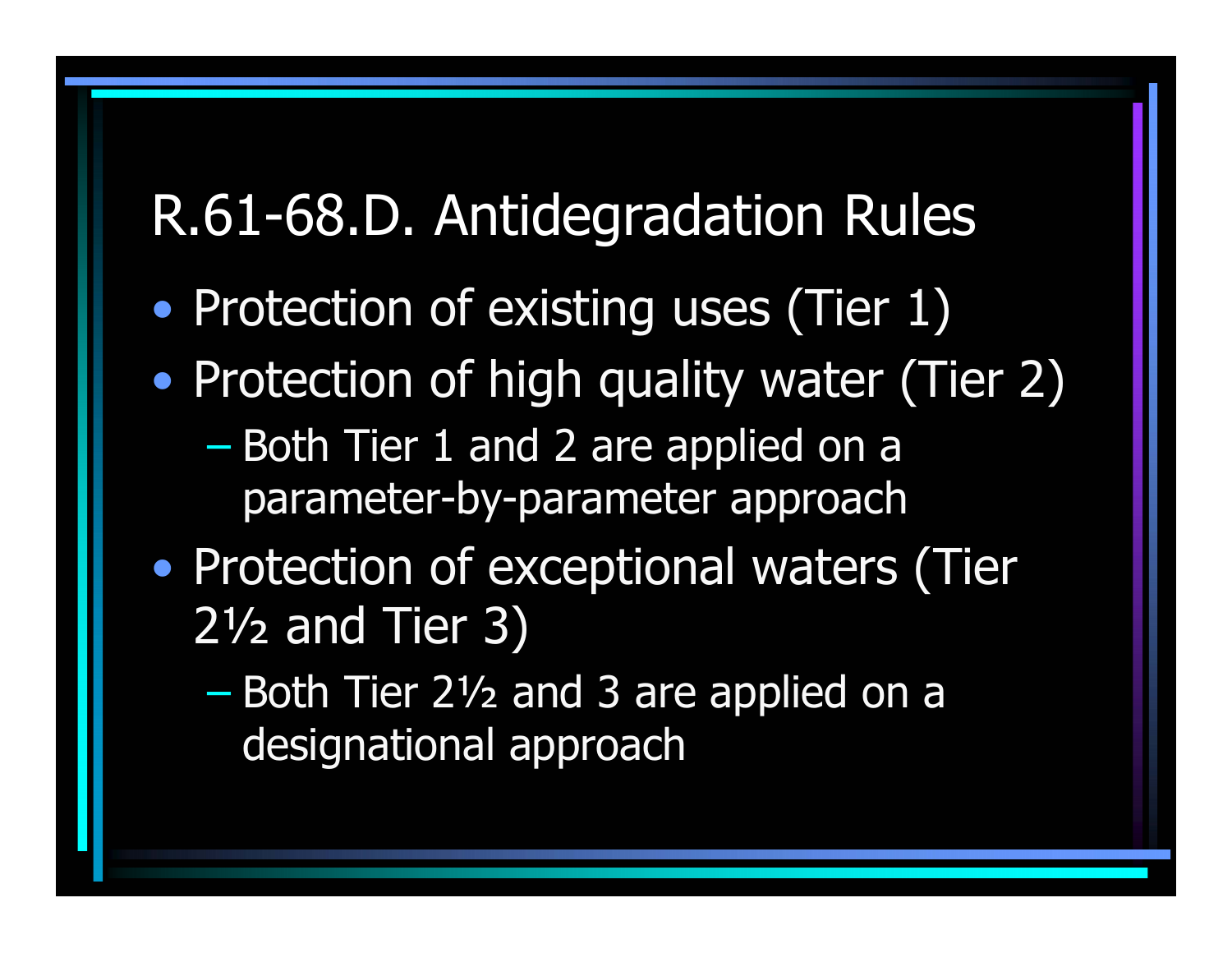#### R.61-68.E. General Rules

- No waters of the State used for treatment purposes
- "Free froms"
- $\bullet$ Use removal or downgrade provisions
- Variance provisions
- •"Filling" provisions (§401 certification)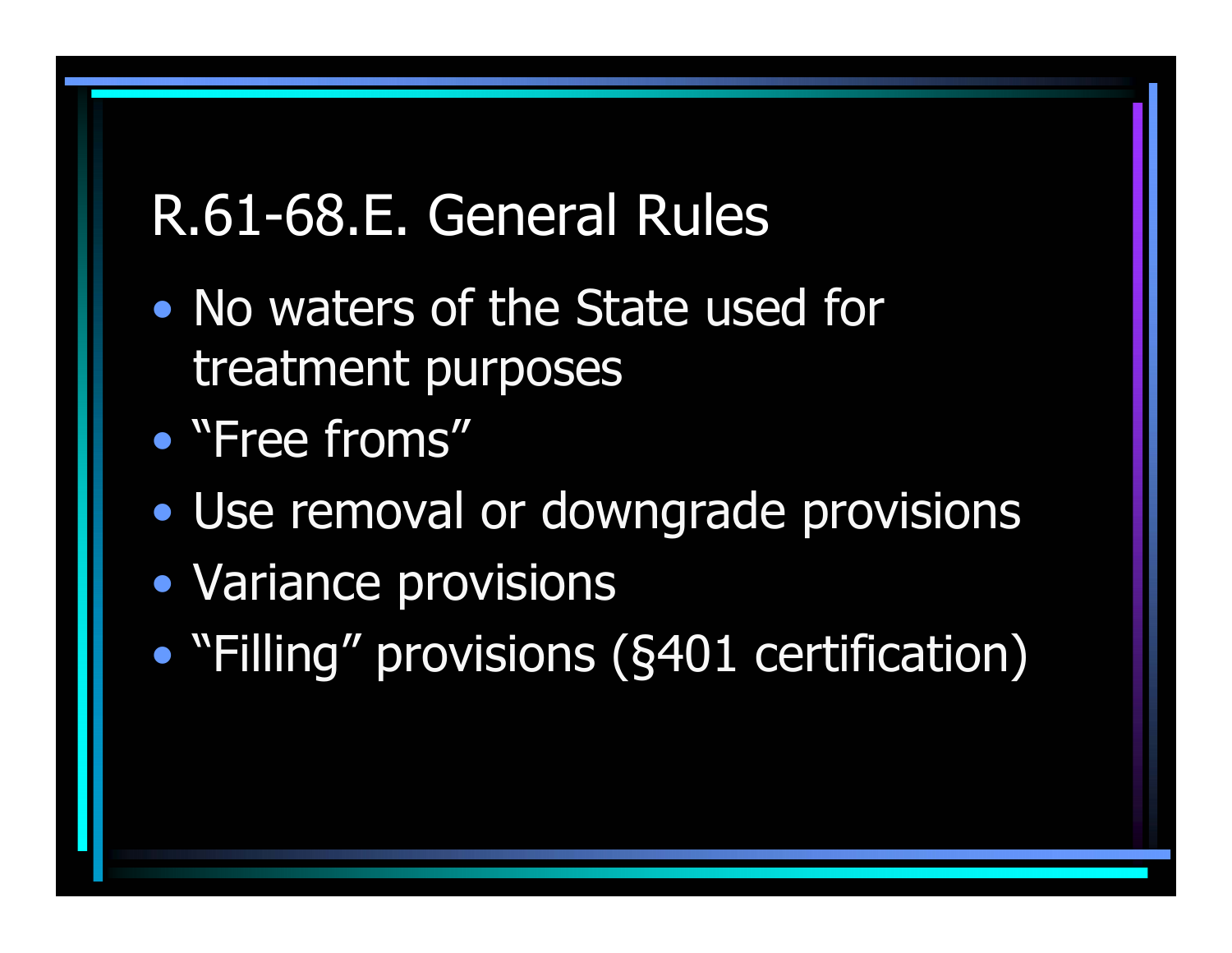# R.61-68.E. General Rules

- Nutrient criteria
- Temperature criteria
- • Rules for applying in permitting activities
- $\bullet$ • Rules for evaluating ambient water quality
- • Use of other scientifically-defensible information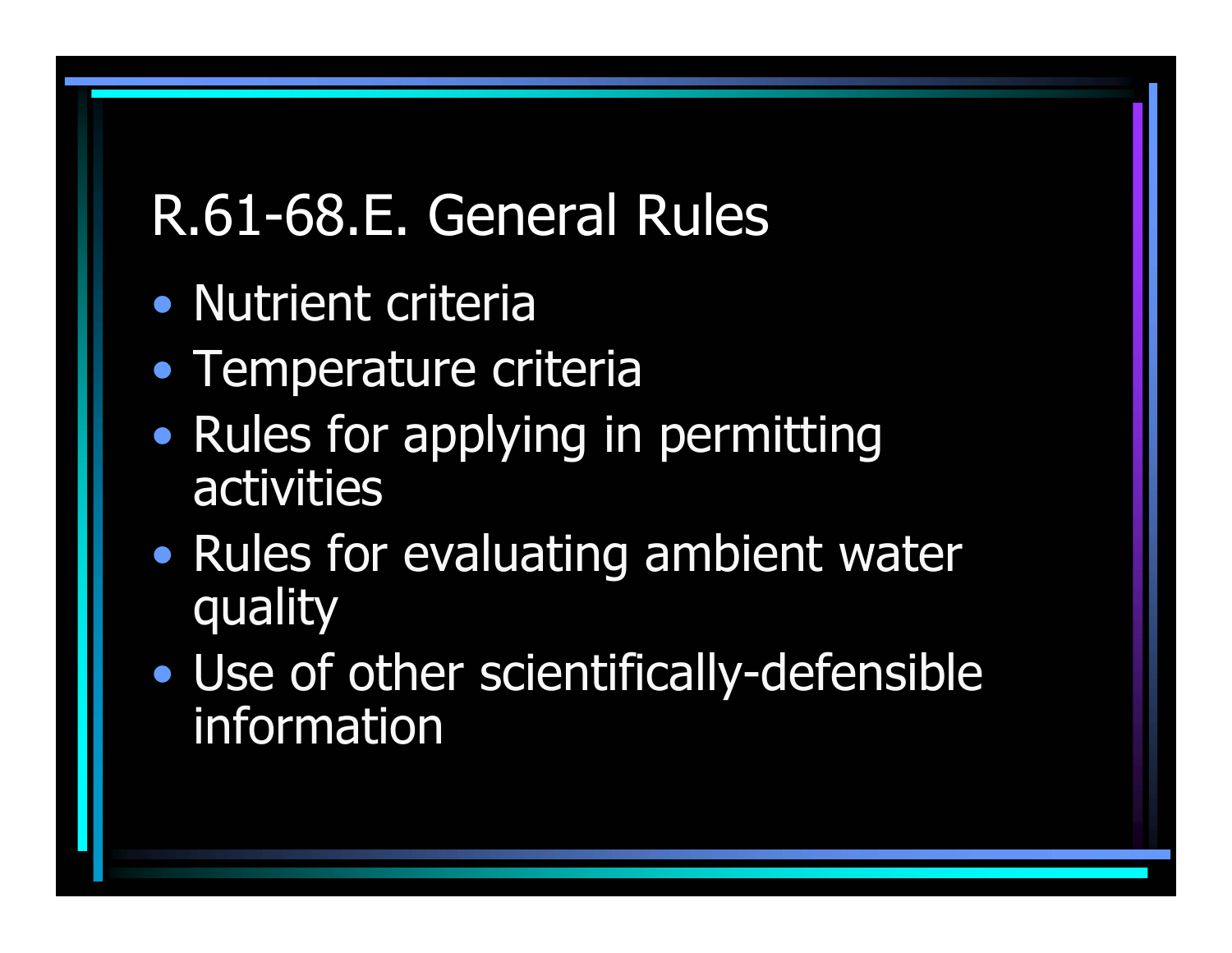#### R.61-68.F. Biocriteria

- •General descriptions
- Use of reference conditions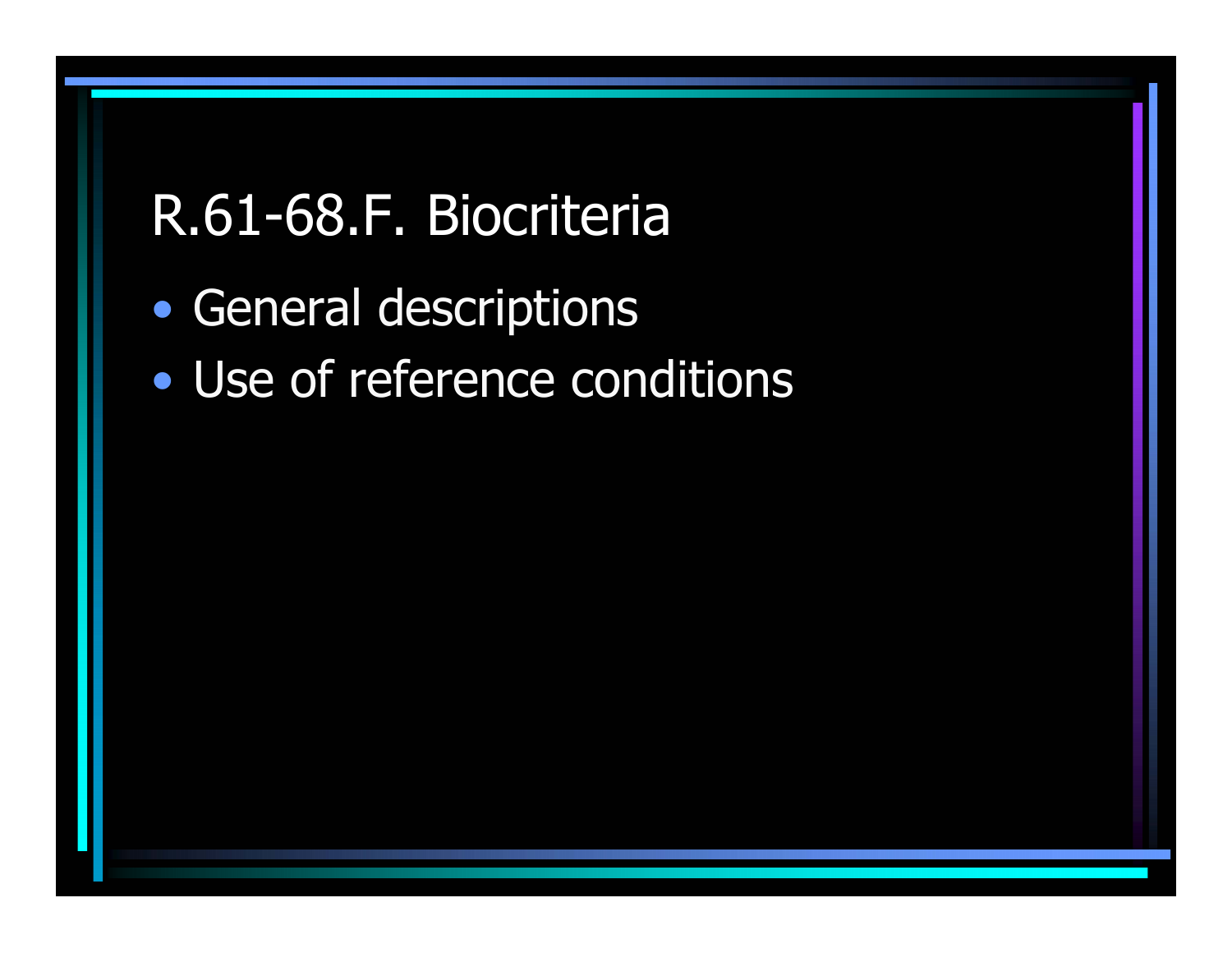- • All classifications, designations, specific uses, and some specific criteria
- •• Freshwater (FW) Classification
- $\bullet$  FW uses include the following: primary and secondary recreation, source of drinking water, freshwater aquatic life use, industrial, and agricultural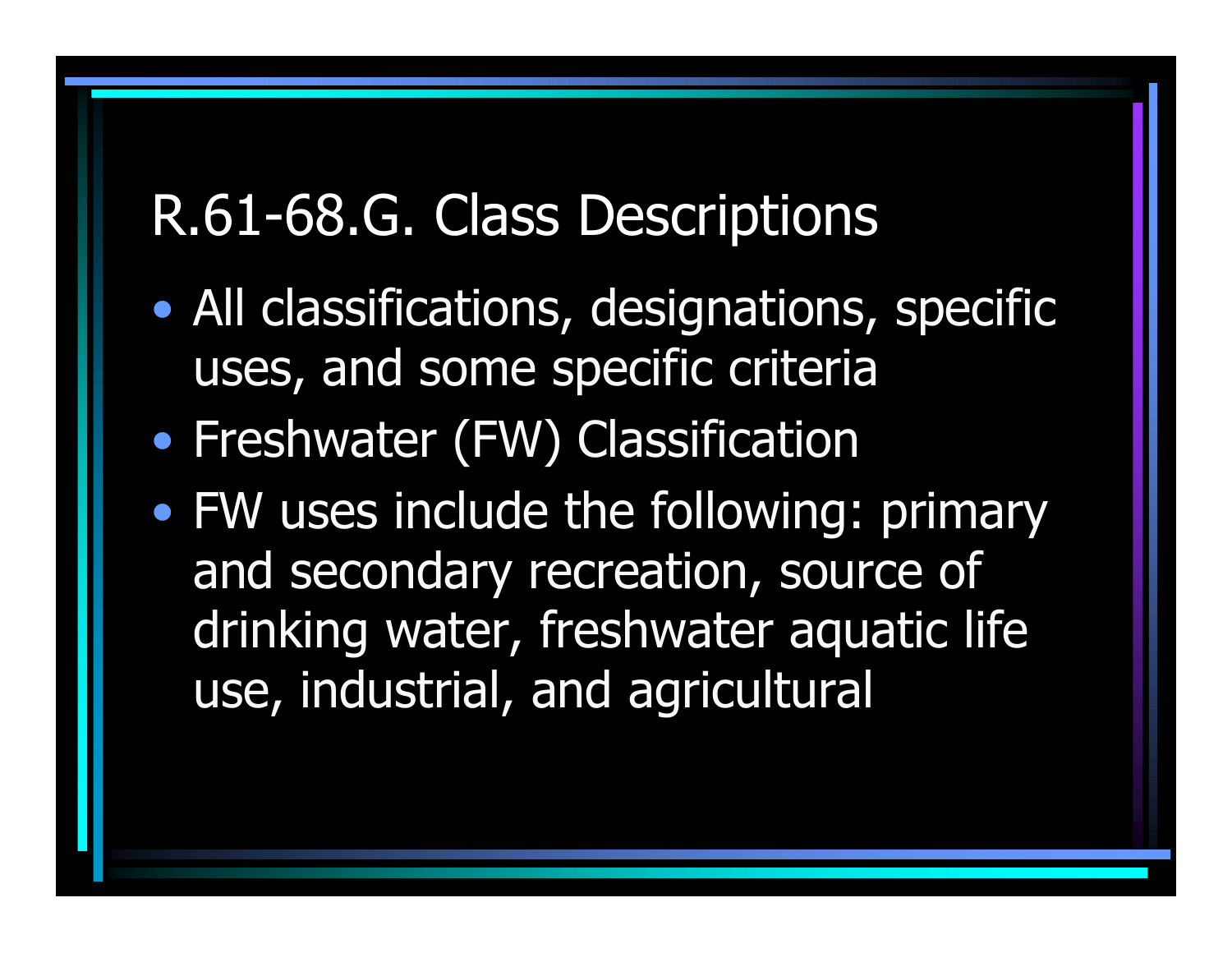#### •Lake Murray is FW

- – Lake Murray is also a No Discharge Zone (NDZ) for marine sanitation devices
- – The tributaries to both Lake Murray and the lower Saluda River below the dam are also classed as FW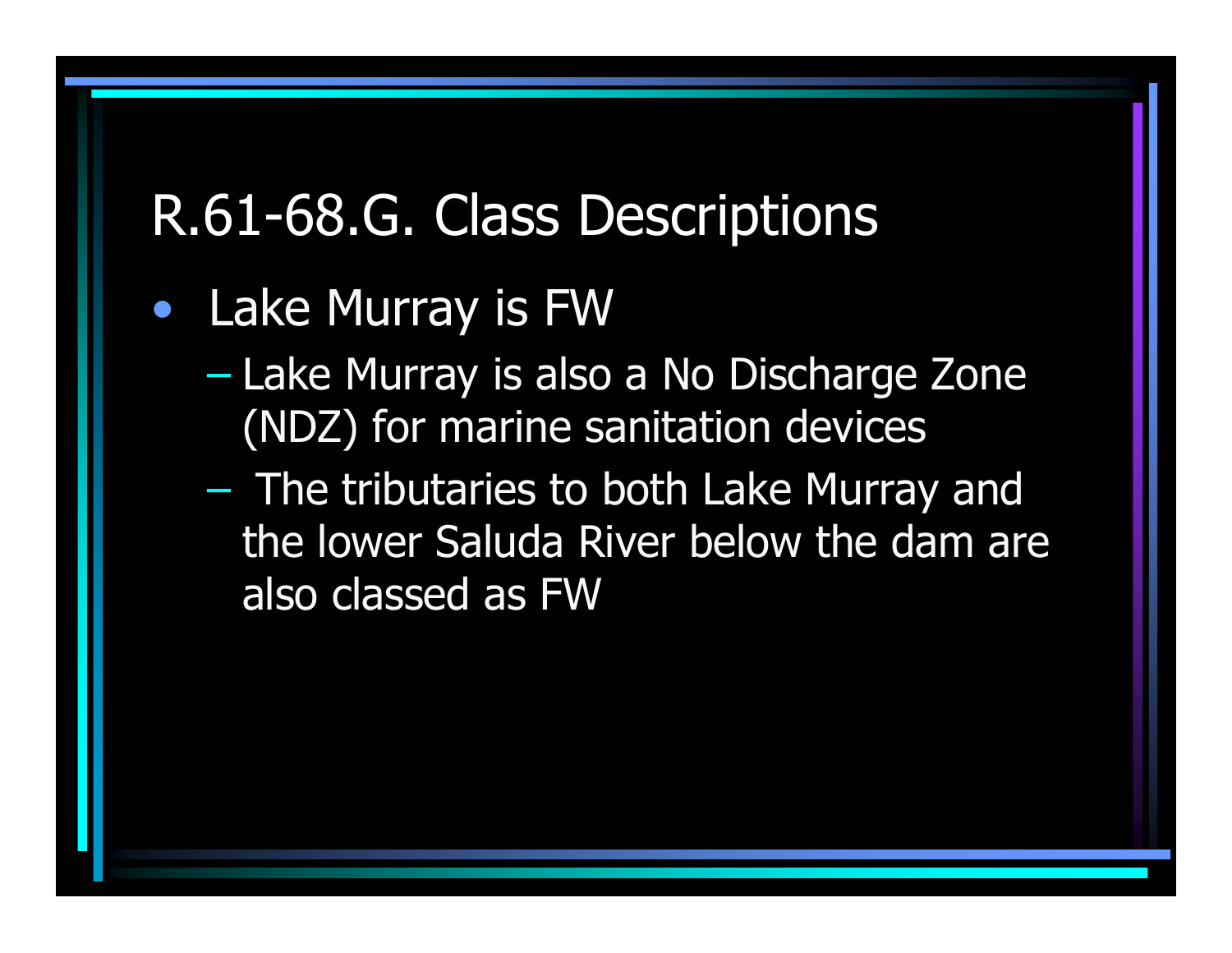• FW also include specific criteria for items such as dissolved oxygen, temperature, and turbidity as well as the criteria listed in the appendix and narrative criteria listed in other sections of the regulation. There may also be site-specific criteria in R.61-69.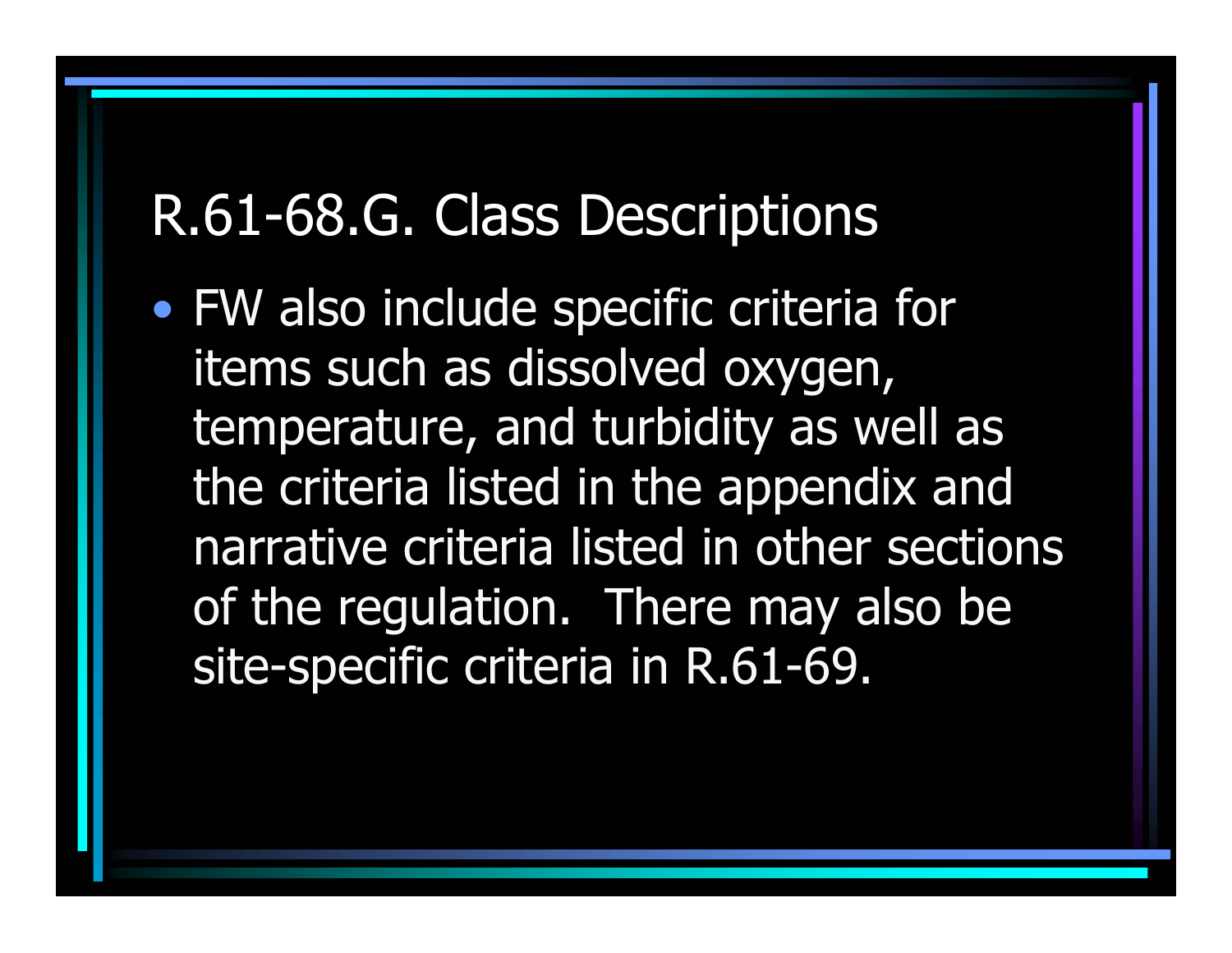- Trout Put, Grow, and Take (TPGT) **Classification**
- TPGT uses include all of the FW uses and also support growth of a stocked trout population
- Lower Saluda River is TPGT
- Lower Saluda has a site-specific DO water quality standard found in R.61-69
	- DO not less than daily average of 5 mg/l
	- $\mathcal{L}_{\mathcal{A}}$ A running thirty day average of 5.5 mg/l
	- $\mathcal{L}_{\mathcal{A}}$ With a low of 4.0 mg/l